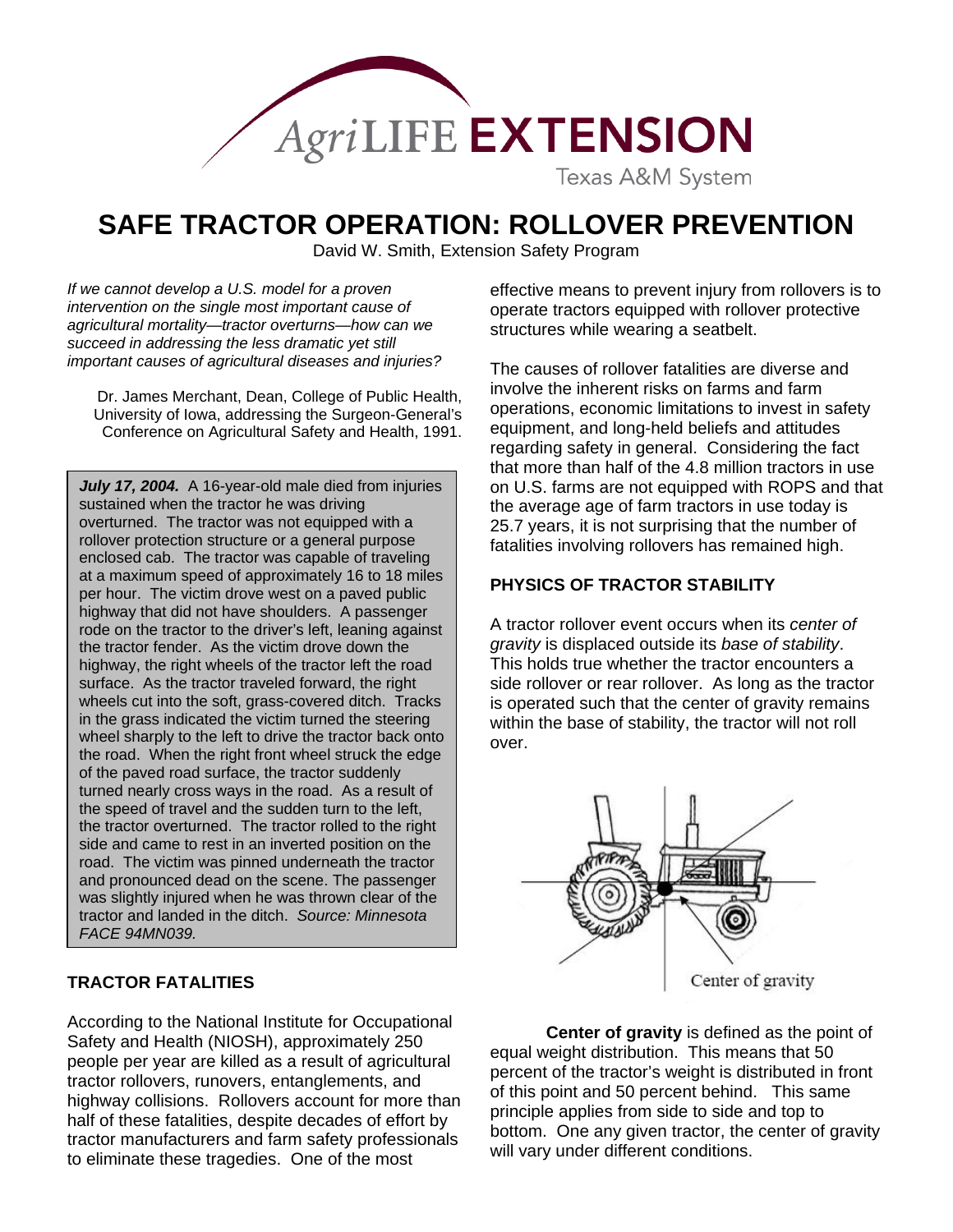**Base of stability** is defined as the area within the points where the tractor's wheels contact the ground. The base of stability depends upon the front- and rear-wheel spacing, and the axle-to-axle spacing.



As long as the tractor is operated in a manner whereby the tractor's center of gravity is within the base of stability, the tractor is not subject to rollover.



However, circumstances that displace the tractor's center of gravity from within this safe zone will result in either a side or rear rollover incident.

# **SIDE ROLLOVERS**

Approximately 85 percent of all tractor rollovers are side rollovers. Driving too close to an incline or embankment, driving too fast when negotiating a curve, driving the tractor with a loaded front-end loader in the raised position, uneven braking while traveling at high speeds, and losing control of the tractor due to excessive load on the drawbar are the major causes of side rollovers. Studies show that

when tractor speed is doubled, the danger of rollover is increased four times.



## Preventing Side Rollovers

Today, tractor manufacturers attempt to prevent side rollovers through design features and tractor options that widen the base of stability and lower the tractor's center of gravity. Some of these features include:

- Wide front-end design versus narrow or tricycle-type designs
- Adjustable rear wheel width and dual wheel tractors
- Wide tires
- Ability to lock brakes together
- Fixed drawbar height

To reduce the potential of a side rollover, tractor operators should:

- Drive at appropriate speeds
- Set wheel tread as wide as possible
- **Stay away from steep slopes, ditches, and** embankments
- Keep front-end loader buckets low during transport or when turning
- Lock brakes together when traveling at high speeds
- **•** Drive forward down steep slopes and back up them
- Slow down when pulling rear-mounted equipment

# **REAR ROLLOVERS**

Rear rollovers are particularly dangerous because they happen so quickly. Operators have no time to react to avoid being injured or killed. Research of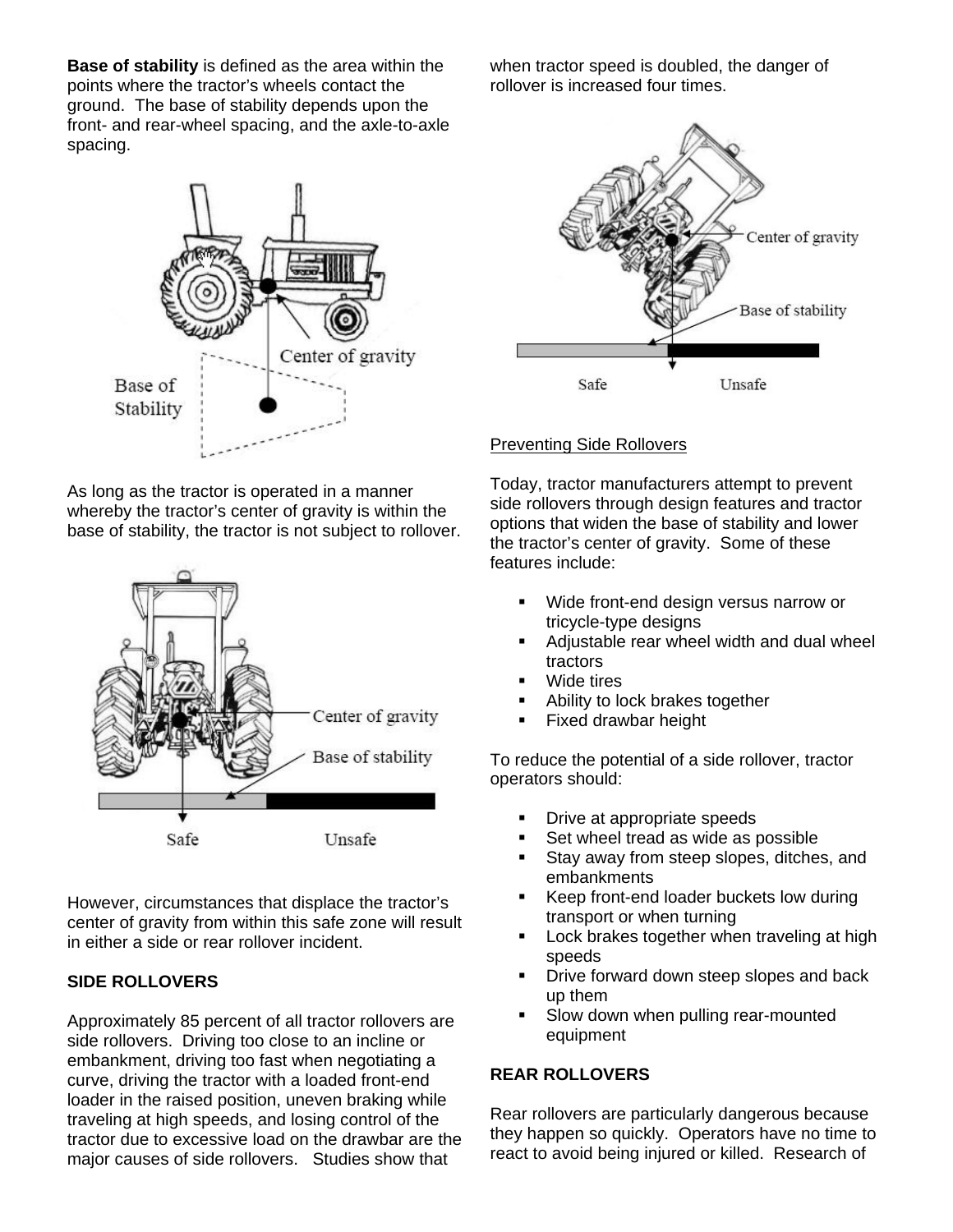rear rollovers show that it only takes 0.75 seconds to reach the critical point of no return (i.e., for the center of gravity to move over the rear axle and outside the base of stability.) From the time the tractor begins to rollover, the incident can take as little as 1.5 seconds.



## Preventing Rear Rollovers

Tractor design features are available that reduce the risk of rear rollovers. Some features come standard on new tractors, while others are optional to be employed in specific circumstances to maintain proper weight balance. These include:

- Rear-wheel weights
- **Tire ballasts**
- **Front-end weights**
- **Fixed drawbar height**

To reduce the risk of a rear rollover, tractor operators should:

Keep front-end loader buckets low when pulling rear mounted loads

- Add front-end weights when raising heavy rear mounted equipment
- Back up steep hills and driving forward down steep hills
- Hitch loads only to the drawbar and never hitch loads above the drawbar

#### Stuck in the Mud?

Rear rollovers may occur when operators attempt to free tractors that are stuck in the mud by placing items under the rear wheels to improve traction. Wheels stop slipping, rear torque causes the front end to rise off the ground, and the tractor's center of gravity moves beyond the rear axle. Always first try to back the tractor free. If that doesn't work, get another tractor to pull it out. Remember to attach the chain to the drawbar on the second tractor.

# **ROLLOVER PROTECTIVE STRUCTURES**

Early attempt to reduce tractor overturn deaths in the U.S. during the 1950s resulted in the development of rollover protection structures (or ROPS). ROPS are protective frames securely attached to a tractor for the purpose of preventing the operator from being crushed if the tractor overturns. A seat belt is used to prevent the operator from being thrown from the protective zone. ROPS typically limit overturns to 90 degrees.

In 1976, the Occupational Safety and Health Administration (OSHA) passed regulation that all tractors built after October 25, 1976 and used by employees of a farm be equipped with ROPS. This regulation also requires that all employers ensure that seatbelts are used by the employees on ROPSequipped tractors. Low-profile tractors used in orchards, greenhouses, and other buildings are exempted.

Legally, OSHA covers all farms with employees, even though OSHA cannot inspect farms with 10 or fewer employees. OSHA regulations do not apply if a farm operator uses his or her own labor or uses only family labor. About 90 percent of all farms are small farms with few or no employees. Thus, this regulation has limited impact for encouraging the use of ROPS on most farms.

A more significant development in the promotion of ROPS occurred in 1985, when the American Society of Agricultural Engineers (ASAE) revised an early ROPS standard to call for all new tractors to